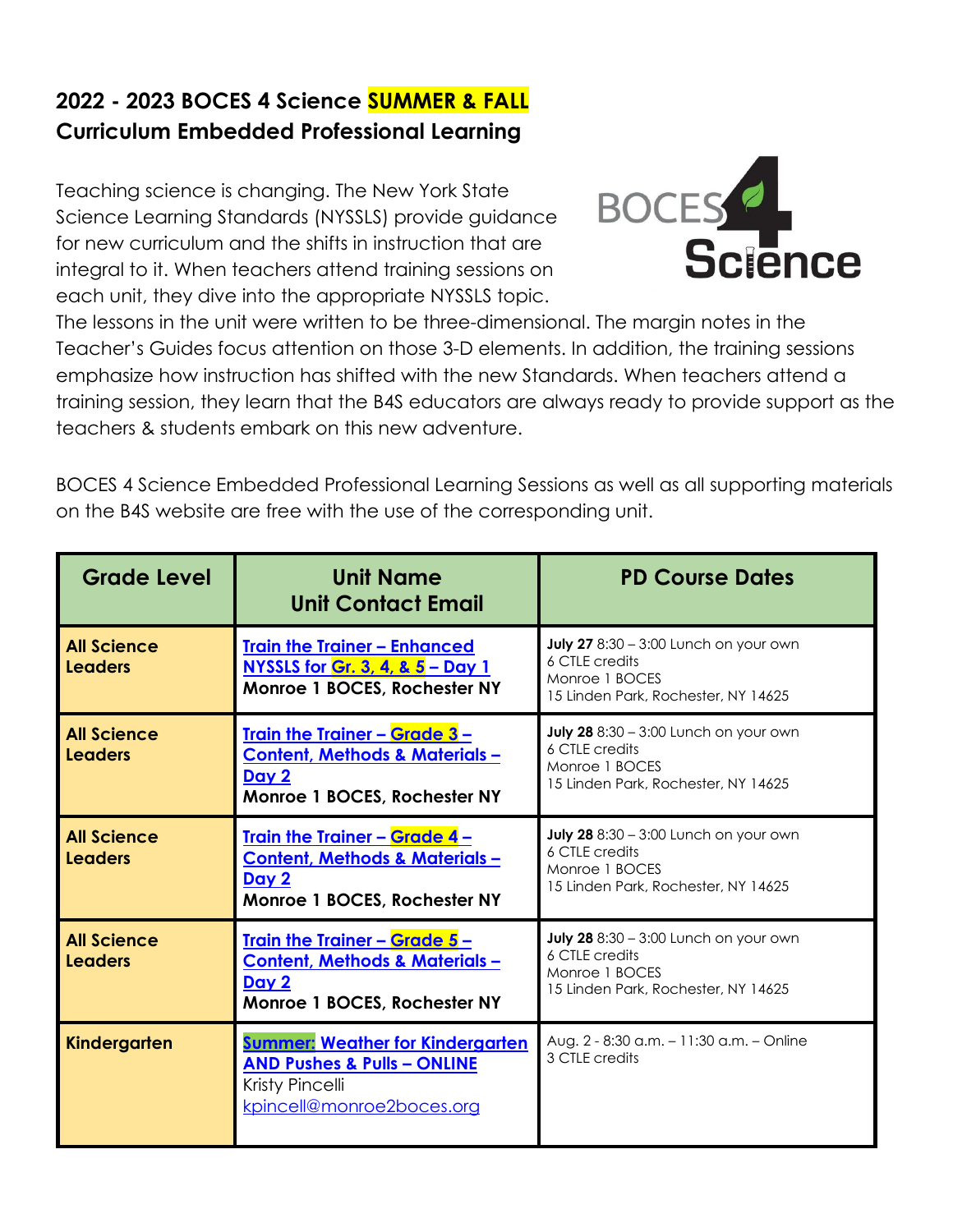| Kindergarten   | <u><b>Summer: Pushes &amp; Pulls - IN</b></u><br><b>PERSON</b><br>Erie 1 BOCES, Buffalo, NY<br>Kristy Pincelli<br>kpincell@monroe2boces.org                            | Aug. 12 - 8 a.m. - 11 a.m. - In Person<br>3 CTLE credits<br>Erie 1 BOCES<br>355 Harlem Road, Buffalo NY 14224<br>Room A2                                      |
|----------------|------------------------------------------------------------------------------------------------------------------------------------------------------------------------|---------------------------------------------------------------------------------------------------------------------------------------------------------------|
| Kindergarten   | <u>Summer: Weather for Kindergarten</u><br>– IN PERSON<br>Erie 1 BOCES, Buffalo, NY<br>Kristy Pincelli<br>kpincell@monroe2boces.org                                    | Aug. 12 - 8 a.m. - 11 a.m. - In Person<br>3 CTLE credits<br>Erie 1 BOCES<br>355 Harlem Road, Buffalo NY 14224<br>Room A2                                      |
| Kindergarten   | <b>Fall: Weather for Kindergarten AND</b><br><b>Pushes &amp; Pulls - IN PERSON</b><br>Monroe 2 BOCES, Spencerport NY<br>Steve Montemarano<br>smontema@monroe2boces.org | Oct. 12 - 8:30 a.m. - 3 p.m. - In Person<br>6 CTLE credits<br>Monroe 2-Orleans BOCES Prof Dev Center<br>(PDC)<br>3599 Big Ridge Road, Spencerport NY<br>14559 |
| Kindergarten   | Fall: Weather for Kindergarten -<br><b>ONLINE</b><br>Steve Montemarano<br>smontema@monroe2boces.org                                                                    | This 3-class session includes ALL dates:<br>Oct. 20, Oct. 27, AND Nov. 3<br>3 CTLE credits<br>$3:30$ p.m. $-4:30$ p.m.                                        |
| Kindergarten   | <b>Fall: Pushes &amp; Pulls - ONLINE</b><br>Steve Montemarano<br>smontema@monroe2boces.org                                                                             | This 3-class session includes ALL dates:<br>Nov. 29, Dec. 6, AND Dec. 13<br>3 CTLE credits<br>$3:30$ p.m. $-4:30$ p.m.                                        |
| Kindergarten   | <u><b>Summer: Worm Scouts - IN</b></u><br><b>PERSON</b><br>Monroe 1 BOCES, Rochester, NY<br>Kristy Pincelli<br>kpincell@monroe2boces.org                               | July 25 - 8:30 a.m. - 3 pm - In Person<br>6 CTLE credits<br>Monroe 1 BOCES<br>15 Linden Park, Rochester, NY 14625                                             |
| Kindergarten   | <b>Fall: Worm Scouts - ONLINE</b><br>Kristy Pincelli<br>kpincell@monroe2boces.org                                                                                      | This 4-class session includes ALL dates:<br>Sept. 20, Sept. 27, Oct. 4, Oct. 11<br>4 CTLE credits<br>$3:30$ p.m. $-4:30$ p.m.                                 |
| Kindergarten   | <b>Fall: Worm Scouts - IN PERSON</b><br>Monroe 2 BOCES, Spencerport NY<br>Kristy Pincelli<br>kpincell@monroe2boces.org                                                 | Dec. 8 - 8:30 a.m. - 3 pm - In Person<br>6 CTLE credits<br>Monroe 2-Orleans BOCES Prof Dev Center<br>(PDC)<br>3599 Big Ridge Road, Spencerport NY<br>14559    |
| <b>Grade 1</b> | <u><b>Summer: A Bunny's Life - IN</b></u><br><b>PERSON</b><br><b>Kenmore Middle School</b><br><b>Kenmore NY</b><br>David Thompson<br>David Thompson@boces.monroe.edu   | Aug 9 - 8 a.m. - 3 p.m. - In Person<br>6 CTLE credits<br>Kenmore Middle Community Room<br>155 Delaware Road<br>Kenmore, NY 14217                              |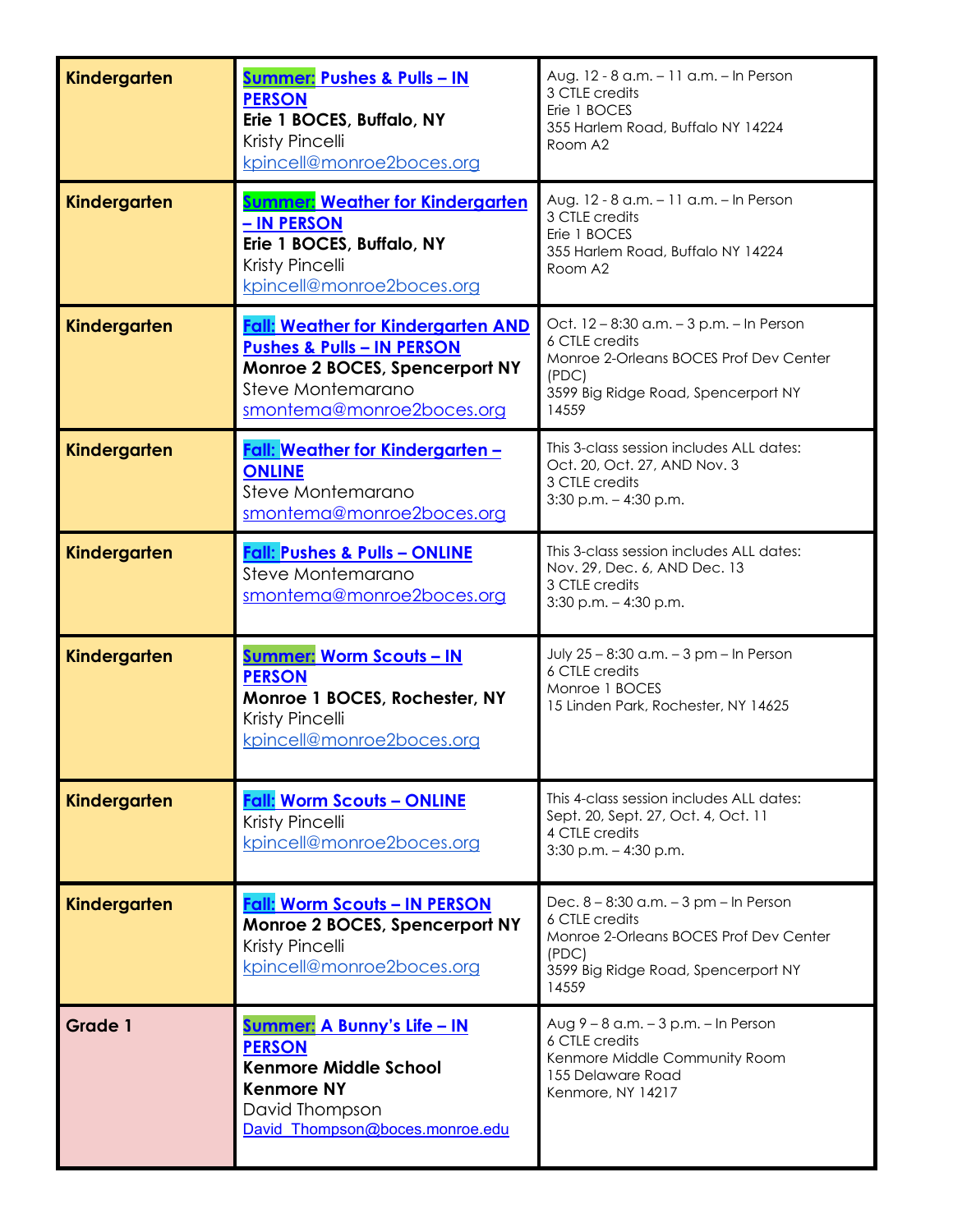| Grade 1        | <u><b>Summer: A Bunny's Life - ONLINE</b></u><br>Kathryn Jensen<br>kjensen@monroe2boces.org                                                   | Aug. 17 - 8:30 a.m. - 11:30 a.m. - Online<br>3 CTLE credits                                                                                               |
|----------------|-----------------------------------------------------------------------------------------------------------------------------------------------|-----------------------------------------------------------------------------------------------------------------------------------------------------------|
| Grade 1        | Fall: A Bunny's Life - IN PERSON<br>Monroe 1 BOCES, Rochester NY<br>Steve Montemarano<br>smontema@monroe2boces.org                            | Nov. 1 - 8:30 a.m. - 3 p.m. - In Person<br>6 CTLE credits<br>Monroe 1 BOCES<br>15 Linden Park, Rochester, NY 14625                                        |
| Grade 1        | <b>Fall: A Bunny's Life - ONLINE</b><br>Steve Montemarano<br>smontema@monroe2boces.org                                                        | This 4-class session includes ALL dates:<br>Nov. 9, Nov. 16, Nov. 30, AND Dec. 7<br>4 CTLE credits<br>$3:30$ p.m. $-4:30$ p.m.                            |
| Grade 1        | <b>Summer: Sending Messages with</b><br>Light & Sound - ONLINE<br>Kathryn Jensen<br>kjensen@monroe2boces.org                                  | Aug. 9 - 8:30 a.m. - 11:30 a.m. - Online<br>3 CTLE credits                                                                                                |
| <b>Grade 1</b> | <b>Fall: Sending Messages with Light</b><br>& Sound - ONLINE<br>Kathryn Jensen<br>kjensen@monroe2boces.org                                    | This 4-class session includes ALL dates:<br>Oct. 12, Oct. 19, Oct. 26, AND Nov. 2<br>4 CTLE credits<br>$3:30$ p.m. $-4:30$ p.m.                           |
| Grade 1        | <b>Fall: Sending Messages with Light</b><br>& Sound - IN PERSON<br>Monroe 1 BOCES, Rochester NY<br>Kathryn Jensen<br>kjensen@monroe2boces.org | Oct. 17 - 8:30 a.m. - 3 p.m. - In Person<br>6 CTLE credits<br>Monroe 1 BOCES<br>15 Linden Park<br>Rochester, NY 14625                                     |
| <b>Grade 1</b> | <u><b>Summer: Sky Patterns – IN PERSON</b></u><br>Monroe 1 BOCES, Rochester NY<br>Kathryn Jensen<br>kjensen@monroe2boces.org                  | July 25 - 8:30 a.m. - 3 p.m. - In Person<br>6 CTLE credits<br>Monroe 1 BOCES<br>15 Linden Park<br>Rochester, NY 14625                                     |
| <b>Grade 1</b> | <b>Fall: Sky Patterns - ONLINE</b><br>Kathryn Jensen<br>kjensen@monroe2boces.org                                                              | This 4-class session includes ALL dates:<br>Sept. 14, Sept. 21, Sept. 28. AND Oct. 5<br>4 CTLE credits<br>$3:30$ p.m. $-4:30$ p.m.                        |
| Grade 1        | <b>Fall: Sky Patterns - IN PERSON</b><br>Monroe 2 BOCES, Spencerport NY<br>Kathryn Jensen<br>kjensen@monroe2boces.org                         | Oct. 3 - 8:30 a.m. - 3 p.m. - In Person<br>6 CTLE credits<br>Monroe 2-Orleans BOCES Prof Dev Center<br>(PDC)<br>3599 Big Ridge Road, Spencerport NY 14559 |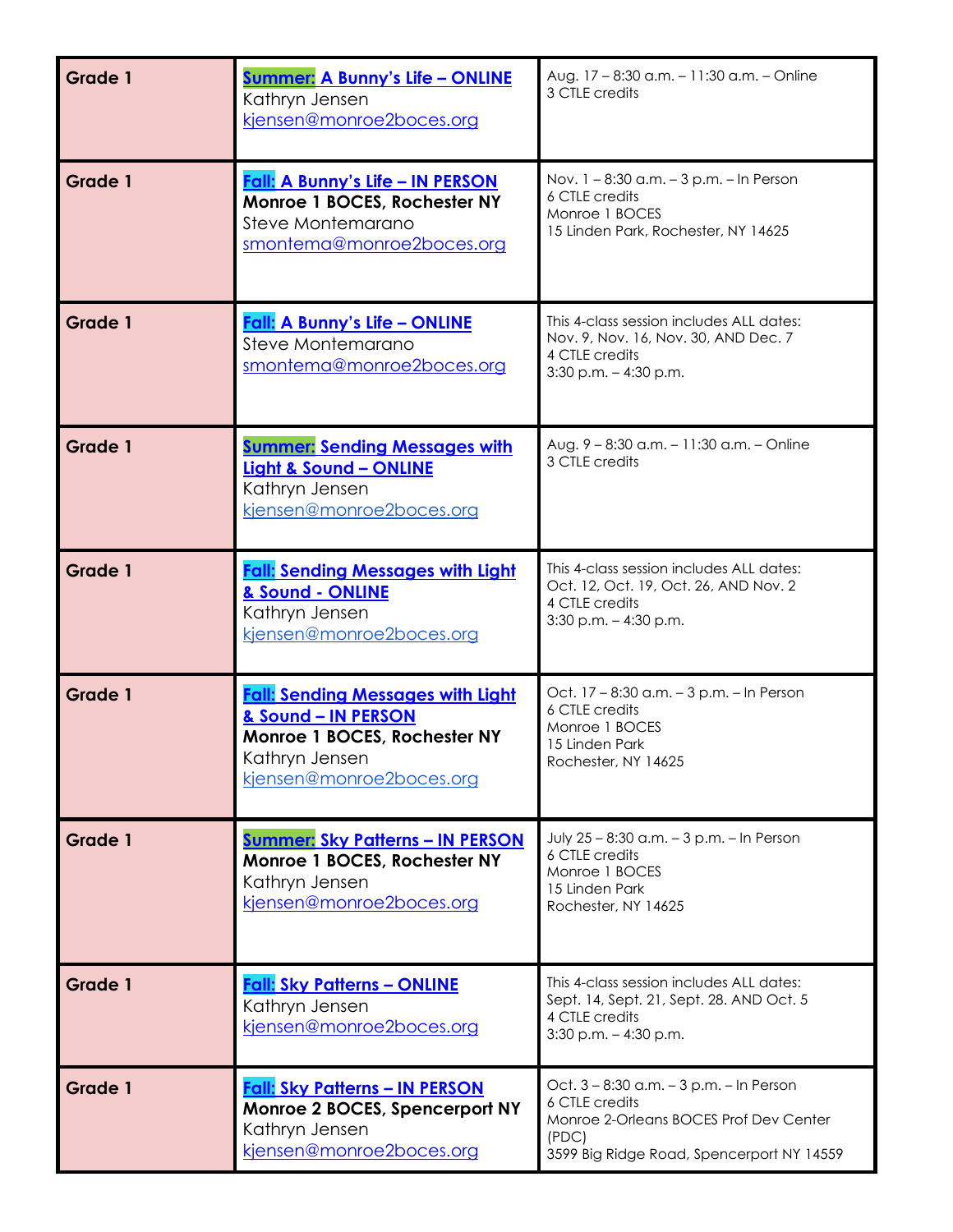| Grade 2        | <b>Summer: Earth's Features - ONLINE</b><br>Sharon Bassage<br>sharon.bassage@wflboces.org                                                  | July 19 - 8:30 a.m. - 11:30 a.m. - Online<br>3 CTLE credits                                                                      |
|----------------|--------------------------------------------------------------------------------------------------------------------------------------------|----------------------------------------------------------------------------------------------------------------------------------|
| Grade 2        | <u><b>Summer: Earth's Features - IN</b></u><br><b>PERSON</b><br>Erie 1 BOCES, Buffalo, NY<br>Sharon Bassage<br>sharon.bassage@wflboces.org | Aug. 11 - 8 a.m. - 3 p.m. - In Person<br>6 CTLE credits<br>Erie 1 BOCES<br>355 Harlem Road, Buffalo, NY 14224<br>Room A2         |
| Grade 2        | <b>Fall: Earth's Features - IN PERSON</b><br>Monroe 1 BOCES, Rochester NY<br>Sharon Bassage<br>sharon.bassage@wflboces.org                 | Oct. 5 - 8:30 a.m. - 3 p.m. - In Person<br>6 CTLE credit hours<br>Monroe 1 BOCES<br>15 Linden Park<br>Rochester, NY 14625        |
| Grade 2        | <b>Fall: Earth's Features - ONLINE</b><br>Sharon Bassage<br>sharon.bassage@wflboces.org                                                    | This 4-class session includes ALL dates:<br>Oct. 12, Oct. 19, Oct. 26, AND Nov. 2<br>4 CTLE credits<br>$3:30$ p.m. $-4:30$ p.m.  |
| Grade 2        | <b>Summer: Made of Matter - IN</b><br><b>PERSON</b><br>Monroe 1 BOCES, Rochester, NY<br>Sharon Bassage<br>sharon.bassage@wflboces.org      | July 25 - 8:30 a.m. - 3 p.m. - In person<br>6 CTLE credits<br>Monroe 1 BOCES<br>15 Linden Park<br>Rochester, NY 14625            |
| Grade 2        | <b>Fall: Made of Matter - ONLINE</b><br>Sharon Bassage<br>sharon.bassage@wflboces.org                                                      | This 4-class session includes ALL dates:<br>Oct. 17, Oct. 24, Nov. 14, AND Nov. 21<br>4 CTLE credits<br>$3:30$ p.m. $-4:30$ p.m. |
| <b>Grade 2</b> | <u> Fall: Made of Matter – IN PERSON</u><br>Monroe 1 BOCES, Rochester NY<br>Sharon Bassage<br>sharon.bassage@wflboces.org                  | Oct. 20 - 8:30 a.m. - 3 p.m. - In person<br>6 CTLE credits<br>Monroe 1 BOCES<br>15 Linden Park<br>Rochester, NY 14625            |
| Grade 2        | <b>Summer: Save the Bees - ONLINE</b><br>Kathryn Jensen<br>kjensen@monroe2boces.org                                                        | July 29 - 12:30 p.m. - 3:30 p.m. - Online<br>3 CTLE credits                                                                      |
| <b>Grade 2</b> | <b>Fall: Save the Bees - IN PERSON</b><br>Monroe 1 BOCES, Rochester NY<br>Antonietta Quinn<br>aquinn@monroe2boces.org                      | Oct. 27 - 8:30 a.m. - 3 p.m. - In Person<br>6 CTLE credits<br>Monroe 1 BOCES<br>15 Linden Park<br>Rochester, NY 14625            |
| <b>Grade 2</b> | <b>Fall: Save the Bees - ONLINE</b><br>Antonietta Quinn<br>aquinn@monroe2boces.org                                                         | This 4-class session includes ALL dates:<br>Nov. 3, Nov. 10, Nov. 17, AND Dec. 1<br>4 CTLE credits<br>$3:30$ p.m. $-4:30$ p.m.   |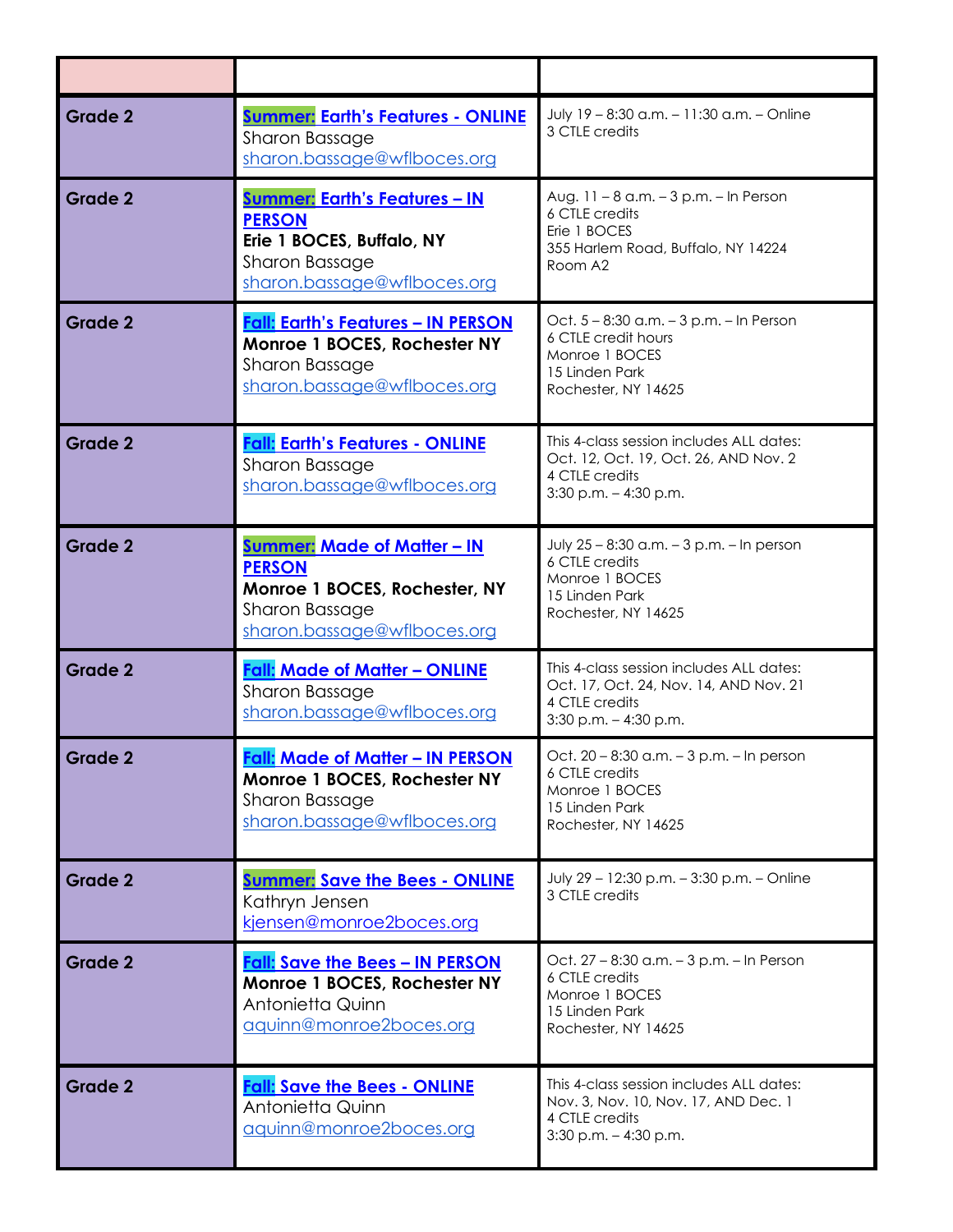| Grade 3        | Fall: Generations of Butterflies - IN<br><b>PERSON</b><br>Monroe 2 BOCES, Spencerport NY<br>Antonietta Quinn<br>aquinn@monroe2boces.org                                        | Dec. 6 - 8:30 a.m. - 3 p.m. - In Person<br>6 CTLE credits<br>Monroe 2-Orleans BOCES Prof Dev Center<br>(PDC)<br>3599 Big Ridge Road, Spencerport NY<br>14559  |
|----------------|--------------------------------------------------------------------------------------------------------------------------------------------------------------------------------|---------------------------------------------------------------------------------------------------------------------------------------------------------------|
| Grade 3        | <b>Fall: Generations of Butterflies -</b><br><b>ONLINE</b><br>Antonietta Quinn<br>aquinn@monroe2boces.org                                                                      | This 4-class session includes ALL dates:<br>Dec. 13, Dec. 20, Jan. 10, 2023, Jan. 17, 2023<br>4 CTLE credits<br>$3:30$ p.m. $-4:30$ p.m.                      |
| <b>Grade 3</b> | <b>Summer: Investigating Weather &amp;</b><br><b>Climate - ONLINE</b><br>Nancy Shellenberger<br>Nshellen38@gmail.com                                                           | July 22 - 12:30 - 3:30 - Online<br>3 CTLE credits                                                                                                             |
| Grade 3        | <b>Summer: Investigating Weather &amp;</b><br><b>Climate - IN PERSON</b><br><b>Ben Franklin Elementary</b><br><b>Kenmore NY</b><br>Nancy Shellenberger<br>Nshellen38@gmail.com | Aug. 9 - 8 a.m. - 3 p.m. - In person<br>6 CTLE credits<br>Ben Franklin Elementary Community Room<br>500 Parkhurst Blvd.<br>Buffalo NY 14223                   |
| Grade 3        | <b>Fall: Investigating Weather &amp;</b><br><b>Climate - IN PERSON</b><br>Monroe 2 BOCES, Spencerport NY<br>Steve Montemarano<br>smontema@monroe2boces.org                     | Oct. 19 - 8:30 a.m. - 3 p.m. - In person<br>6 CTLE credits<br>Monroe 2-Orleans BOCES Prof Dev Center<br>(PDC)<br>3599 Big Ridge Road, Spencerport NY<br>14559 |
| <b>Grade 3</b> | <b>Summer: Invisible Forces - IN</b><br><b>PERSON</b><br>Monroe 1 BOCES, Rochester, NY<br>Kathryn Jensen<br>kjensen@monroe2boces.org                                           | July 26 - 8:30 a.m. - 3 p.m. - In person<br>6 CTLE credits<br>Monroe 1 BOCES<br>15 Linden Park<br>Rochester, NY 14625                                         |
| <b>Grade 3</b> | <u> Summer: Invisible Forces - IN</u><br><b>PERSON</b><br><b>Ben Franklin Elementary</b><br><b>Kenmore NY</b><br>Antonietta Quinn<br>aquinn@monroe2boces.org                   | Aug. 10 - 8 a.m. - 3 p.m. - In person<br>6 CTLE credits<br>Ben Franklin Elementary Community Room<br>500 Parkhurst Blvd.<br>Buffalo NY 14223                  |
| Grade 3        | <b>Fall: Invisible Forces - ONLINE</b><br>Antonietta Quinn<br>aquinn@monroe2boces.org                                                                                          | This 4-class session includes ALL dates:<br>Oct. 18, Oct. 25, Nov. 15, AND Nov. 29<br>4 CTLE credits<br>$3:30$ p.m. $-4:30$ p.m.                              |
| <b>Grade 3</b> | <b>Fall: Invisible Forces - IN PERSON</b><br>Monroe 2 BOCES, Spencerport NY                                                                                                    | Nov. 1 - 8:30 a.m. - 3 p.m. - In person<br>6 CTLE credits                                                                                                     |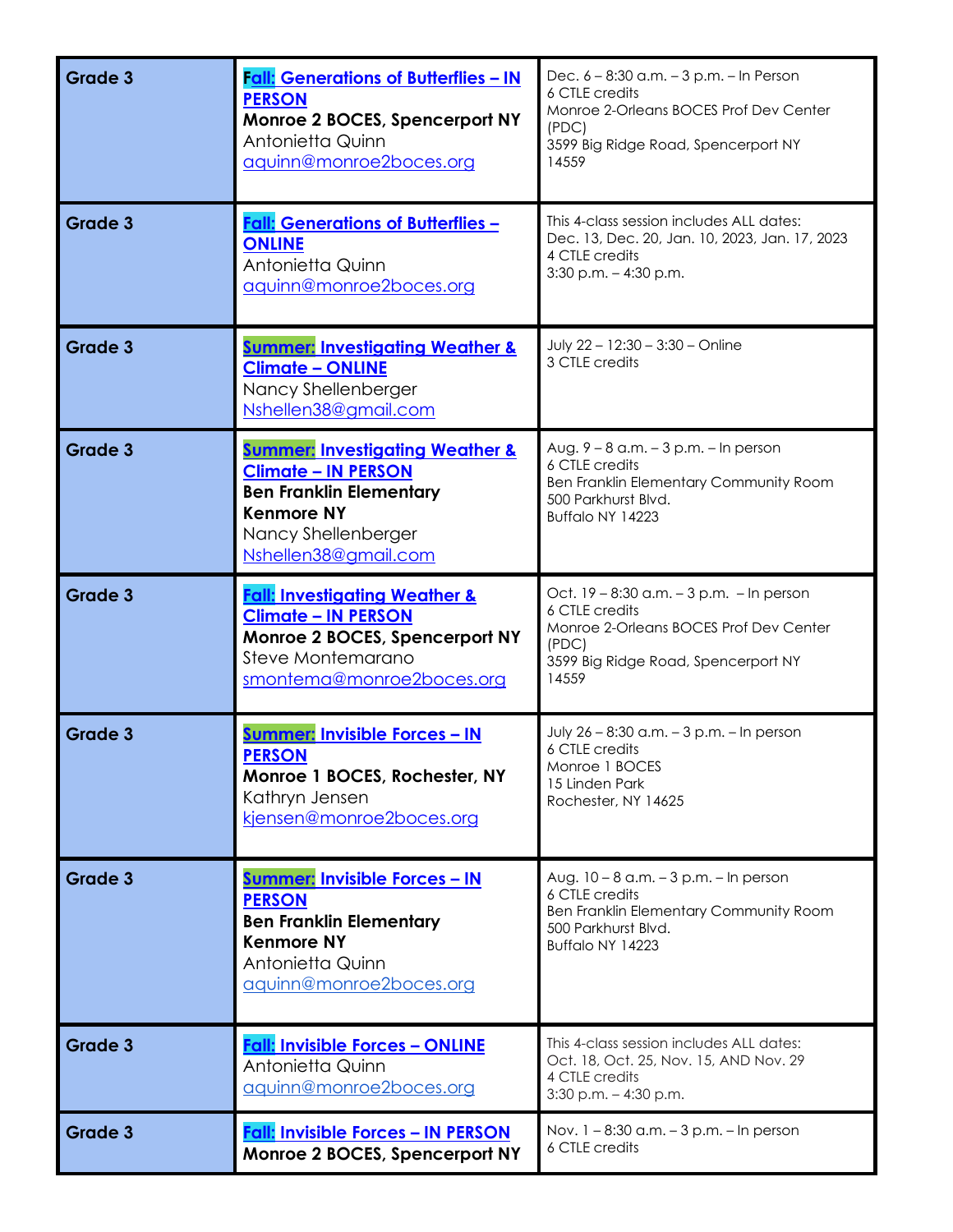|                | Antonietta Quinn<br>aquinn@monroe2boces.org                                                                                                              | Monroe 2-Orleans BOCES Prof Dev Center<br>(PDC)<br>3599 Big Ridge Road, Spencerport NY<br>14559                                                               |
|----------------|----------------------------------------------------------------------------------------------------------------------------------------------------------|---------------------------------------------------------------------------------------------------------------------------------------------------------------|
| Grade 3        | <b>Summer: Where are the Wolves? -</b><br><b>ONLINE</b><br>Kathryn Jensen<br>kjensen@monroe2boces.org                                                    | Aug. 5 - 12:30 p.m. - 3:30 p.m. - Online<br>3 CTLE credits                                                                                                    |
| <b>Grade 3</b> | <b>Fall: Where are the Wolves? -</b><br><b>ONLINE</b><br>Antonietta Quinn<br>aquinn@monroe2boces.org                                                     | This 4-class session includes ALL dates:<br>Sept. 13, Sept. 20, Sept. 27, AND Oct. 4<br>4 CTLE credits<br>$3:30$ p.m. $-4:30$ p.m.                            |
| Grade 3        | <b>Fall: Where are the Wolves? - IN</b><br><b>PERSON</b><br>Monroe 1 BOCES, Rochester NY<br>Antonietta Quinn<br>aquinn@monroe2boces.org                  | Oct. 11 - 8:30 a.m. - 3 p.m. - In Person<br>6 CTLE credits<br>Monroe 1 BOCES<br>15 Linden Park<br>Rochester, NY 14625                                         |
| Grade 4        | <u><b>Summer: A Walk in the Park - IN</b></u><br><b>PERSON</b><br>Monroe 1 BOCES, Rochester, NY<br>Kathryn Jensen<br>kjensen@monroe2boces.org            | July 26 - 8:30 a.m. - 3 p.m. - In Person<br>6 CTLE credits<br>Monroe 1 BOCES<br>15 Linden Park<br>Rochester, NY 14625                                         |
| Grade 4        | <b>Fall: A Walk in the Park - ONLINE</b><br>Kathryn Jensen<br>kjensen@monroe2boces.org                                                                   | This 4-class session includes ALL dates:<br>Oct. 20, Oct. 27, Nov. 10, AND Nov. 17<br>4 CTLE credits<br>$3:30$ p.m. $-4:30$ p.m.                              |
| <b>Grade 4</b> | Fall: A Walk in the Park - IN<br><b>PERSON</b><br>Monroe 2 BOCES, Spencerport NY<br>Kathryn Jensen<br>kjensen@monroe2boces.org                           | Nov. 14 - 8:30 a.m. - 3 p.m. - In Person<br>6 CTLE credits<br>Monroe 2-Orleans BOCES Prof Dev Center<br>(PDC)<br>3599 Big Ridge Road, Spencerport NY<br>14559 |
| <b>Grade 4</b> | <b>Summer: Earth Processes in NYS -</b><br><b>IN PERSON</b><br><b>Kenmore Middle School</b><br>Kenmore, NY<br>Kathryn Jensen<br>kjensen@monroe2boces.org | Aug 12 - 8 a.m. - 3 p.m. - In Person<br>6 CTLE credits<br>Kenmore Middle School Community Room<br>155 Delaware Road<br>Kenmore, NY 14217                      |
| <b>Grade 4</b> | <b>Summer: Earth Processes in NYS -</b><br><b>ONLINE</b><br>Sharon Bassage<br>sharon.bassage@wflboces.org                                                | Aug. 18 - 12 p.m. - 3 p.m. - Online<br>3 CTLE credits                                                                                                         |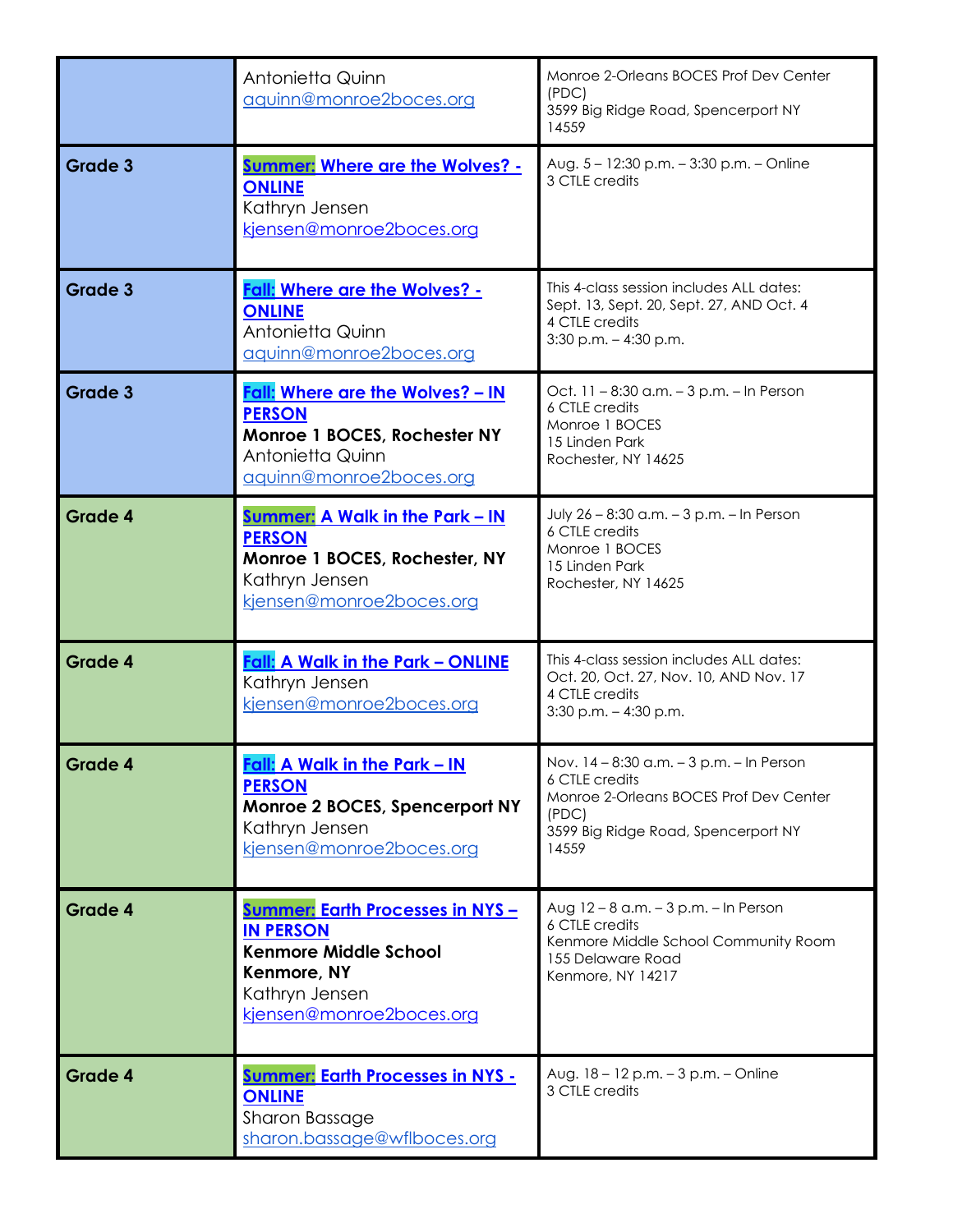| Grade 4        | <b>Fall: Earth Processes in NYS -</b><br><b>ONLINE</b><br>Sharon Bassage<br>sharon.bassage@wflboces.org                                                              | This 4-class session includes ALL dates:<br>Sept. 29, Oct. 3, Oct. 6, AND Oct. 13<br>4 CTLE credits<br>$3:30$ p.m. $-4:30$ p.m.                                |
|----------------|----------------------------------------------------------------------------------------------------------------------------------------------------------------------|----------------------------------------------------------------------------------------------------------------------------------------------------------------|
| <b>Grade 4</b> | <b>Fall: Earth Processes in NYS - IN</b><br><b>PERSON</b><br>Monroe 2 BOCES, Spencerport NY<br>Kathryn Jensen<br>kjensen@monroe2boces.org                            | Nov. 3 - 8 30 a.m. - 3 p.m. - In Person<br>6 CTLE credits<br>Monroe 2-Orleans BOCES Prof Dev Center<br>(PDC)<br>3599 Big Ridge Road, Spencerport NY<br>14559   |
| Grade 4        | <b>Summer: Powering thru the Fair -</b><br><b>IN PERSON</b><br><b>Kenmore Middle School</b><br>Kenmore, NY<br>Kristy Pincelli<br>kpincel@monroe2boces.org            | Aug. 11 - 8 a.m. - 3 p.m. - In Person<br>6 CTLE credits<br>Kenmore Middle School Community Room<br>155 Delaware Road<br>Kenmore, NY 14217                      |
| <b>Grade 4</b> | Fall: Powering thru the Fair - IN<br><b>PERSON</b><br>Monroe 2 BOCES, Spencerport NY<br>Kristy Pincelli<br>kpincel@monroe2boces.org                                  | Sept. 13 - 8:30 a.m. - 3 p.m. - In Person<br>6 CTLE credits<br>Monroe 2-Orleans BOCES Prof Dev Center<br>(PDC)<br>3599 Big Ridge Road, Spencerport NY<br>14559 |
| <b>Grade 4</b> | Fall: Powering thru the Fair - Online<br>Kristy Pincelli<br>kpincel@monroe2boces.org                                                                                 | This 4-class session includes ALL dates:<br>Nov. 16, Nov. 30, Dec. 7, AND Dec. 14<br>4 CTLE credits<br>3:30 p.m. - 4:30 p.m.                                   |
| <b>Grade 4</b> | <b>Summer: Riding the Waves of</b><br><b>Information - ONLINE</b><br>Sharon Bassage<br>Sharon.bassage@wflboces.org                                                   | July 19 - 12 p.m. - 3 p.m. - Online<br>3 CTLE credits                                                                                                          |
| Grade 4        | <b>Summer: Riding the Waves of</b><br><b>Information - IN PERSON</b><br><b>Kenmore Middle School</b><br>Kenmore, NY<br>Sharon Bassage<br>Sharon.bassage@wflboces.org | Aug. 10 - 8 a.m. - 3 p.m. - In Person<br>6 CTLE credits<br>Kenmore Middle School Community Room<br>155 Delaware Road<br>Kenmore, NY 14217                      |
| <b>Grade 4</b> | <b>Fall: Riding the Waves of</b><br><b>Information - ONLINE</b><br>Sharon Bassage                                                                                    | This 4-class session includes ALL dates:<br>Sept. 12, Sept. 19, Sept. 22 AND Sept. 26<br>4 CTLE credits<br>$3:30$ p.m. $-4:30$ p.m.                            |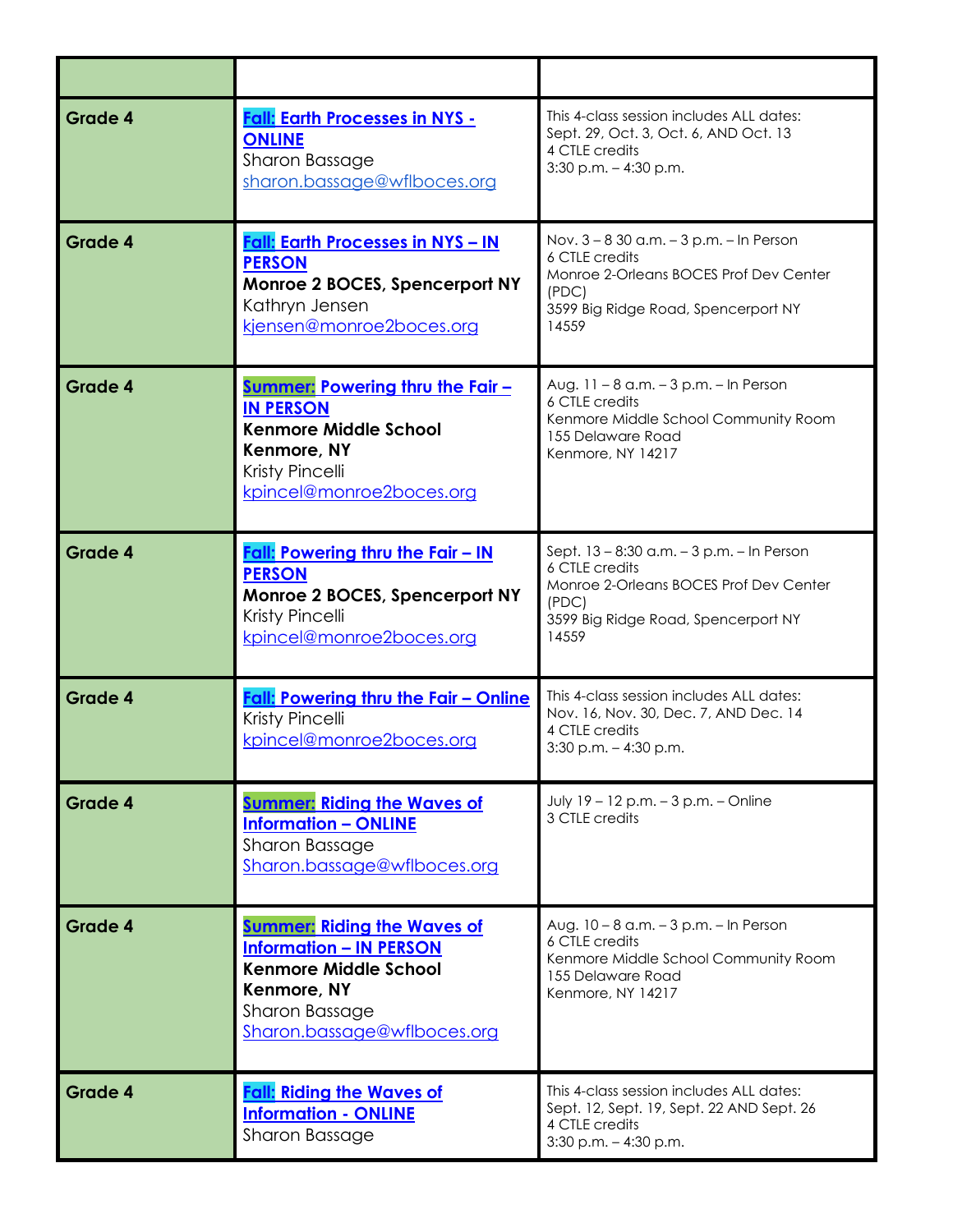|                | sharon.bassage@wflboces.org                                                                                                                              |                                                                                                                                                               |
|----------------|----------------------------------------------------------------------------------------------------------------------------------------------------------|---------------------------------------------------------------------------------------------------------------------------------------------------------------|
| <b>Grade 4</b> | <b>Fall: Riding the Waves of</b><br><b>Information - IN PERSON</b><br>Monroe 1 BOCES, Rochester NY<br>Sharon Bassage<br>Sharon.bassage@wflboces.org      | Sept. 15 - 8:30 a.m. - 3 p.m. - In Person<br>6 CTLE credits<br>Monroe 1 BOCES<br>15 Linden Park<br>Rochester, NY 14625                                        |
| Grade 5        | <b>Summer: Deer, Deer Everywhere -</b><br><b>ONLINE</b><br>Kristy Pincelli<br>kpincell@monroe2boces.org                                                  | Aug. 4 - 8:30 a.m. - 11:30 a.m. - Online<br>3 CTLE credits                                                                                                    |
| <b>Grade 5</b> | <b>Summer: Deer, Deer Everywhere -</b><br><b>IN PERSON</b><br>Erie 1 BOCES, Buffalo, NY<br>Kathryn Jensen<br>kjensen@monroe2boces.org                    | Aug. 11 - 8 a.m. - 3 p.m. - In Person<br>6 CTLE credits<br>Erie 1 BOCES<br>355 Harlem Road, Buffalo, NY 14224<br>Room A1                                      |
| Grade 5        | Fall: Deer, Deer Everywhere - IN<br><b>PERSON</b><br>Monroe 1 BOCES, Rochester NY<br>Kristy Pincelli<br>kpincell@monroe2boces.org                        | Sept. 22 - 8:30 a.m. - 3 p.m. - In Person<br>6 CTLE credits<br>Monroe 1 BOCES<br>15 Linden Park<br>Rochester, NY 14625                                        |
| Grade 5        | Fall: Deer, Deer Everywhere -<br><b>ONLINE</b><br>Kristy Pincelli<br>kpincell@monroe2boces.org                                                           | This 4-class session includes ALL dates:<br>Sept. 14, Sept. 21, Sept. 28 AND Oct. 5<br>4 CTLE credits<br>$3:30$ p.m. $-4:30$ p.m.                             |
| <b>Grade 5</b> | <u><b>Summer: Earth &amp; Space Explorers -</b></u><br><b>IN PERSON</b><br>Monroe 1 BOCES, Rochester, NY<br>Kristy Pincelli<br>kpincell@monroe2boces.org | July 26 - 8:30 a.m. - 3 p.m. - In Person<br>6 CTLE credits<br>Monroe 1 BOCES<br>15 Linden Park<br>Rochester, NY 14625                                         |
| <b>Grade 5</b> | <b>Fall: Earth &amp; Space Explorers - IN</b><br><b>PERSON</b><br>Monroe 2 BOCES, Spencerport NY<br>Kathryn Jensen<br>kjensen@monroe2boces.org           | Oct. 24 - 8:30 a.m. - 3 p.m. - In Person<br>6 CTLE credits<br>Monroe 2-Orleans BOCES Prof Dev Center<br>(PDC)<br>3599 Big Ridge Road, Spencerport NY<br>14559 |
| <b>Grade 5</b> | Fall: Earth & Space Explorers -<br><b>ONLINE</b><br>Kathryn Jensen<br>kjensen@monroe2boces.org                                                           | This 4-class session includes ALL dates:<br>Nov. 9, Nov. 16, Nov. 30, Dec. 7, AND Dec. 14<br>5 CTLE credits<br>$3:30$ p.m. $-4:30$ p.m.                       |
| Grade 5        | <u> Fall: Got Water? – ONLINE</u><br>Kristy Pincelli                                                                                                     | This 4-class session includes ALL dates:<br>Oct. 18, Oct. 25, Nov. 1, AND Nov. 15<br>4 CTLE credits                                                           |